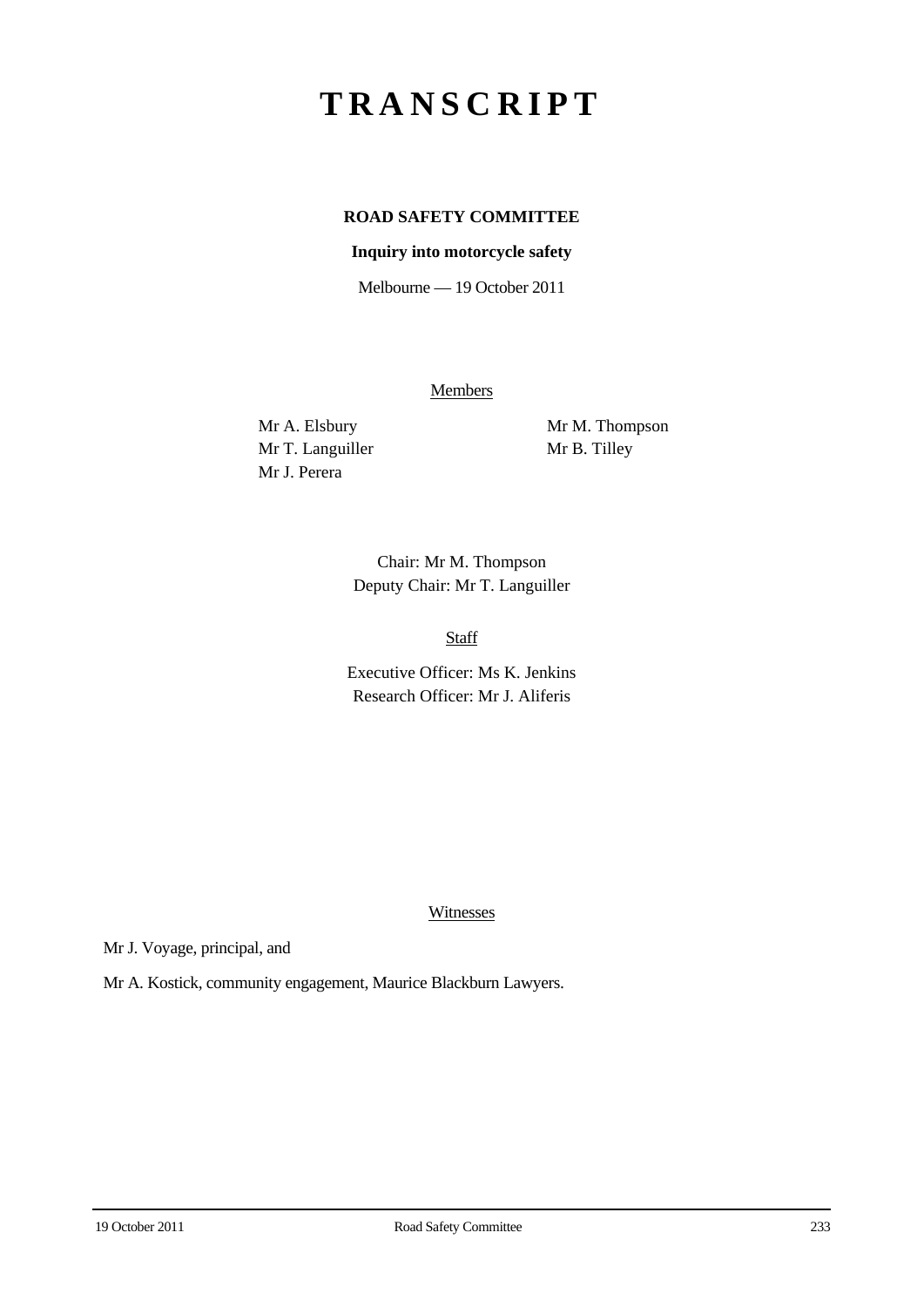**The CHAIR** — Hansard staff will be recording the discussion and a copy of the transcript will be forwarded to the witnesses, Mr Adam Kostick and Mr John Voyage, from Maurice Blackburn Lawyers. They are invited to amend any typographical errors and then return the transcript with a view to it being placed on the committee's website. Should there be any evidence required to be given in camera, we will be pleased to do so if there are any wider matters you think may be appropriate for our consideration but not for the public domain. Please keep that in mind now and into the future.

We have received over 68 submissions in relation to the inquiry. The public hearings have provided a useful framework to delve deeper, and I commend Maurice Blackburn on the calibre of its submission based upon their firsthand insight into the arena and the concerns of people who are directly affected on the road and who have sustained injuries. Last night we heard the case of a young person who survived, as well as during the day of another person who sustained significant injuries — paraplegia — as a consequence. We have heard from the Monash trauma surgery professor, who gave us a much-valued insight. We invite you to contribute your wisdom to our committee, Mr Voyage.

**Mr VOYAGE** — Thank you, Chair, and committee members for the opportunity to present today and participate in this inquiry. We believe it is a timely and very important issue. We are injuries lawyers. We act and have acted for decades for people who suffer injuries, in particular on the roads, and we have seen the consequences of what toll it takes on the individuals, on their families and on society more widely. We see cases all too often where motorcyclists have been injured as a result of incidents and have come in to claims with the TAC. These are the opportunities. We have to meet with these people and to find things out about what has occurred. We have obviously over the years developed a degree of learning of what has happened with those accidents, and we thought it was appropriate to contribute to this committee to tell the stories of the many people who we had seen, what has occurred and to put our comments about what we think could occur.

In the process of putting this together we thought we should speak also with some motorcycling groups. We have been overwhelmed with the support and help we have received from numerous motorcycling people. We thought we knew plenty from all of our experience in dealing with the TAC and dealing with the police, but I must say it was not until I went for a ride with my friend, Mr John Karmouche, that I understood more fully the issues which are before your committee, and we will come to that shortly.

I was hoping to give a couple of examples of some clients and the stories of what has occurred in their particular instances. In the course of us putting our material together we have come across the expression SMIDSY sorry mate, I didn't see you. Our experience is that it is an expression that huge numbers of motorcyclists are familiar with and many have had SMIDSY experiences.

We were invited to go down to the grand prix on Saturday and Sunday, and we were handing out these little brochures and inviting people to participate on a Facebook page to tell us if they had had a SMIDSY story. We have been surprised at the hundreds of people who have responded with their stories. Whilst obviously we do not have an opportunity today to read them all to you, we were thinking of giving a couple of examples from what we have had from Facebook and a couple of examples from our own clients.

I would emphasise that all of these people are legitimate road users and have sustained these injuries in accidents where there is a common theme of a lack of awareness on the part of motor car drivers. Here are some examples of cases that we have seen in our work. A client, whom I would just like to refer to as client 1, was a man who was riding his motorbike in a city street in the CBD. His motorbike was struck by a taxi which was performing a U-turn. Client 1 was in light traffic. It was mid-morning. It was probably a similar time to today and the traffic was much like what you see out of the window behind you. He was highly visible. There were other witnesses who said the taxi was 100 per cent at fault, that it performed the U-turn when it should not have.

The gentleman suffered significant orthopaedic injuries, which restricted him from returning to semiskilled labour, and in fact stopped him working in a factory altogether. He ended up finding alternative employment as a salesman, but he cannot stand on his feet all day; he has difficulties. Under the TAC scheme I am sure you are aware that a person is forbidden from receiving common-law compensation, from suing the negligent taxi driver, unless they have what is called a serious injury, and there is a very high threshold of how serious the injury has to be.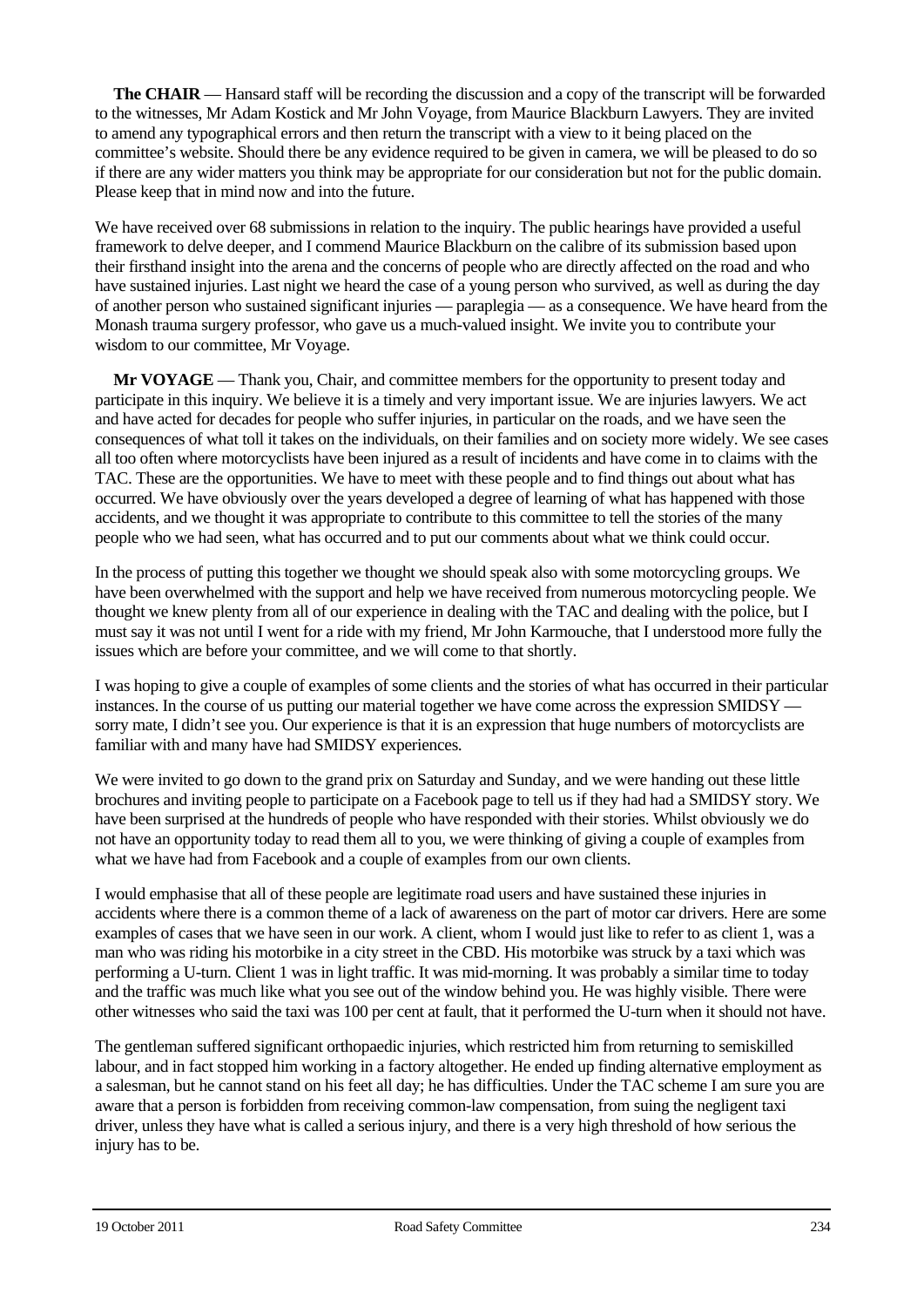This particular gentleman's injuries were serious injuries, so he had an opportunity to claim common-law compensation for pain and suffering and for financial loss. However, in his particular case, as we see all too often, the TAC argued that he contributed to his injuries. The TAC relied on the taxi driver not having seen the motorcycle as the basis that the motorcycle must have been travelling too fast. They assumed in that particular matter, as we see all too often, that speed was a contributing factor and that the motorcyclist contributed to his own injuries. When you speak to people in the motorcycling community this sort of event is something that they hear about time and again.

The second example I would like to tell you about is of someone I will call client 2. He was a trade union official prior to his injuries, but as a result of his injuries he has been unable to remain in that work. He was riding in a suburban street in Sunbury that was wide enough for three cars. There were cars parked here and there along the sides of the street, but at one particular unfortunate spot there were cars parked on both sides. A four-wheel drive was approaching. It hindered passage by both vehicles. Somebody had to give way to the other. The motorcyclist saw an opportunity to move into a gap on the side of the road and he was intending to move into that gap. He had impact, however, with a bullbar on the four-wheel drive. He suffered injuries which initially resulted in amputation below the knee, but subsequently he has had amputation above the knee on his right leg. Neither the driver of the four-wheel drive nor her passenger saw the motorcyclist, even though it was a straight, suburban street. Needless to say, he suffered a serious injury, which entitled him to common-law compensation. Again, it is a matter in which the TAC alleged that the speed of the motorcyclist was a contributing factor, even though neither the driver of the four-wheel drive nor her passenger saw him on the straight street prior to the impact. I emphasise these are all legitimate road users, and the common theme was lack of awareness. The difficulty we see is that, increasingly, cars are becoming safer and there is something which we have heard about called the Peltzman effect.

### **Mr LANGUILLER** — Sorry, can you repeat that?

**Mr VOYAGE** — The Peltzman effect. Professor Peltzman is apparently an economist. He has lots of theories, apparently. The Peltzman effect is, as I understand it, that as cars become increasingly safe the drivers become involved in increasingly dangerous or risky behaviour. They think they are surrounded by a crumple zone and side intrusion bars, so they do not have to worry about a thing; they can drive as they like. In addition to the drivers being increasingly cocooned, we see also that cars are being filled with increasing numbers of distractions — with satellite navigation devices, mobile phones and cup holders — all sorts of things are there to distract the driver from constant awareness.

One of the things which I had read and heard about from motorcyclists but not really appreciated — I am sure you gentlemen are aware of it — until I went for my ride with Mr Karmouche was the visibility that you have on a motorbike and your awareness of everything around. Visibility in cars is restricted and it is something which car drivers do not appreciate. Part of where we are heading is that we would like to suggest that there should be some further training for car drivers and there should be opportunities for people to be better trained so that they learn more awareness.

In that regard, through the connections we have had in our SMIDSY campaign, we have seen a couple of advertisements. We are all familiar with the TAC ads which people have been referring to, which make reference to '38 times more likely to suffer injuries' and graphic details of the sorts of injuries people suffer. But we have here a couple of ads, one from London and one from Texas, to show the sort of direction that advertising for motorcycle safety has gone in other jurisdictions. I would like to play it to the committee so it can see these ads, if that is okay.

### **Video shown.**

**Mr VOYAGE** — Then there is the second ad from Texas.

**The CHAIR** — Where was that last one from?

**Mr VOYAGE** — That one was from London. The next one is from Texas. So 'save a life' is an entirely different message from what the authorities in Victoria are sending out to the community at large and to motorcyclists in particular.

**The DEPUTY CHAIR** — Are you submitting your two CDs to the committee?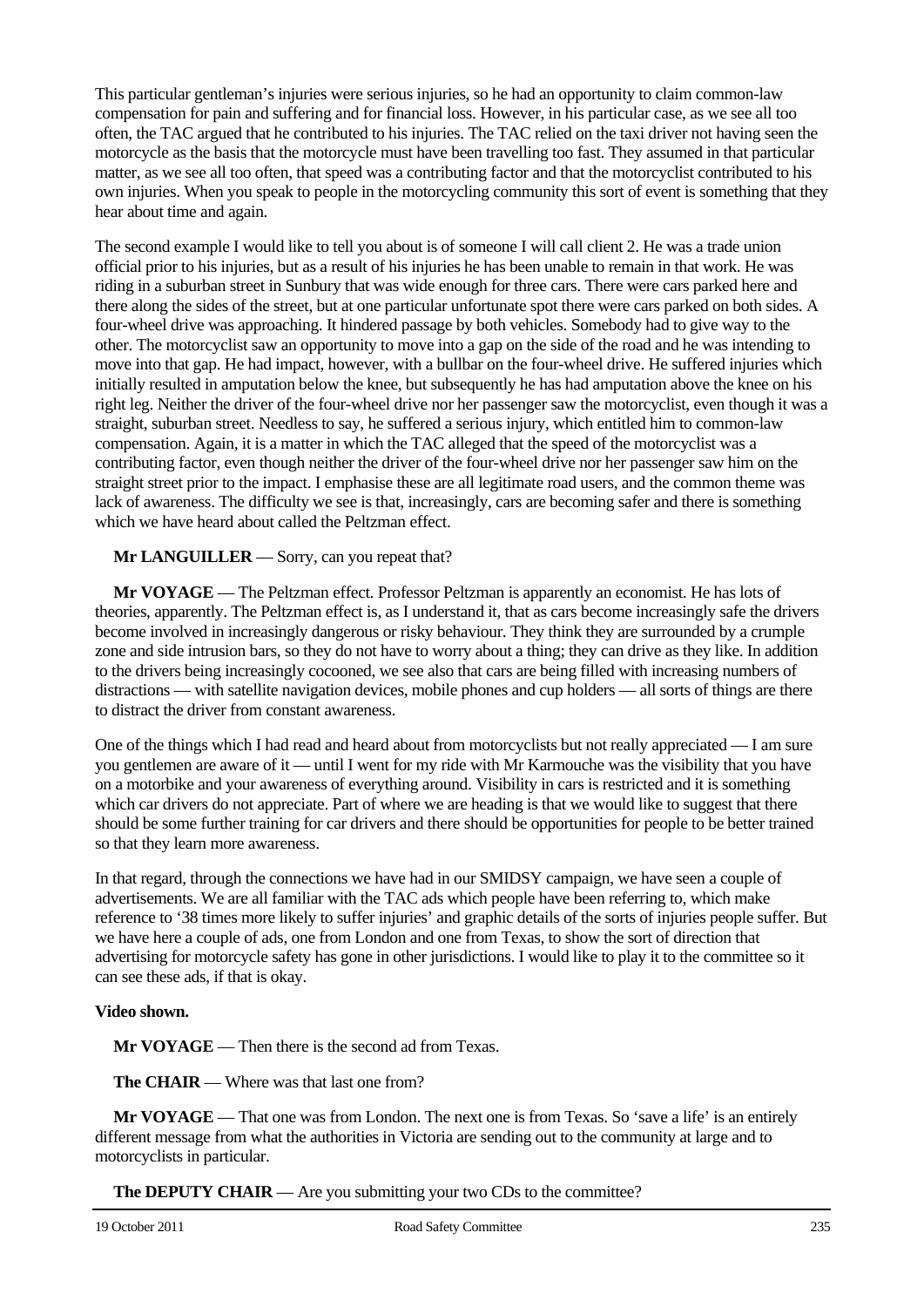**Ms JENKINS** — We have them; we have the links.

**Mr KOSTICK** — One of the main differences between the advertisements currently shown and what seems to be the modus operandi in other jurisdictions is that the advertisement here implies that it is just motorcyclists — it is down to you. Our position is it is up to everyone, and that is the way the advertising has gone in the UK. You simply cannot argue with the fact that because drivers are involved in two-thirds of injuries to motorcyclists and half of the fatalities, you have to make your advances where the biggest gains can be made. Authorities in Victoria could take the position that other jurisdictions have decided to take and adopt a slightly fresh platform for reducing injuries and fatalities, one that they have not explored as much they could.

This might be a nice point to give one story from a Facebook campaign in which we have asked people to tell us their experiences of SMIDSYs so we can help educate the authorities that this is something the motorcycling community feels is worth pursuing, because the authorities have got our message so far. I will start with one from a father who told us he had a SMIDSY while commuting with his 13-year-old son as a pillion passenger. He is always looking for SMIDSY and was able to avoid impact. He still remembers seeing the driver wave and mouth 'sorry' as they continued on their way. He pulled up and his son asked him, 'How could they not see us?'. The report states:

I told him how often it happens and that I'm used to avoiding accidents as part of my daily ride to work and back. He just shook his head and said, 'You really shouldn't have to, dad'. Maybe with the right education there's hope for us in the next generation of drivers.

I hope that perhaps joins the dots a bit on the approach.

**Mr VOYAGE** — We believe there is a potential for achieving a number of successful outcomes from this committee. There is an opportunity to join together road safety policy and transport, and we also mention infrastructure policy in our paper. Changing the perceptions of motorcyclists and the experiences of all road users can be successful outcomes of this committee.

A group of people have come and spoken to us about the sorts of issues which, if they had 5 minutes with the committee, they would like the committee to hear. Overwhelmingly the most important issue for the motorcycling community that we have been speaking to has been improved statistics and good research. There is a clear, strong sentiment that the statistics that we are being fed are not fair or rational — for example, there is the statistic referred to by the TAC that motorcyclists comprise only a very small number of registered road users yet they comprise a larger proportion of TAC clients. All that suggests is that motorcyclists are vulnerable. It does not say anything more than that. If a car strikes a motorcycle, the motorcycle will come off second best most of the time. The same statistics could be brought in relation to pedestrians. What happens when a car hits a pedestrian? What fraction of TAC contribution or revenue is from pedestrians? Zero. How much does the TAC pay? A larger amount. What is the TAC going to do about it? With respect, I would suggest that that is almost a meaningless statistic.

We have seen the TAC in the past say that people with spinal cord damage, quadriplegics, have a disproportionate amount of TAC payments delivered to them, that they are something like half a percent of TAC claimants but they receive — I do not remember the precise number — maybe 8 per cent of the TAC claim costs, as if they are somehow greedy or disproportionate or whatever. That is the cost of somebody who has suffered those sorts of injuries. It is stating the obvious and perhaps it does reflect back on the TAC, but they are the sorts of statistics that they quote rather than trying to enhance the motorcycling experience and the experience of all people. The repeated line we have heard from motorcyclists is that they pay for the mistakes of others. 'An extra 10 seconds on your life could add years to mine' is the sort of thing we have heard them saying to us. Good statistics and research is top of the list. Second on the list is prejudice and attitudes. This comes through a number of things. It comes through, for example, in one of the Facebook stories.

**Mr KOSTICK** — Yes, I will mention that now. It is from one of the other people who has joined us. I will say it in the first person because it is easier to read:

My SMIDSY happened years ago in the CBD. A young lady was running late for her lunch appointment with her mother. She turned right in front of me without slowing down and obviously without looking properly. I braked as hard as I could and looked for an escape route. I was left with nowhere to go except into the side of her car. Witnesses say I flew through the air like Superman. When I hit the ground I got knocked out and suffered a shoulder separation. The girl who hit me told the police she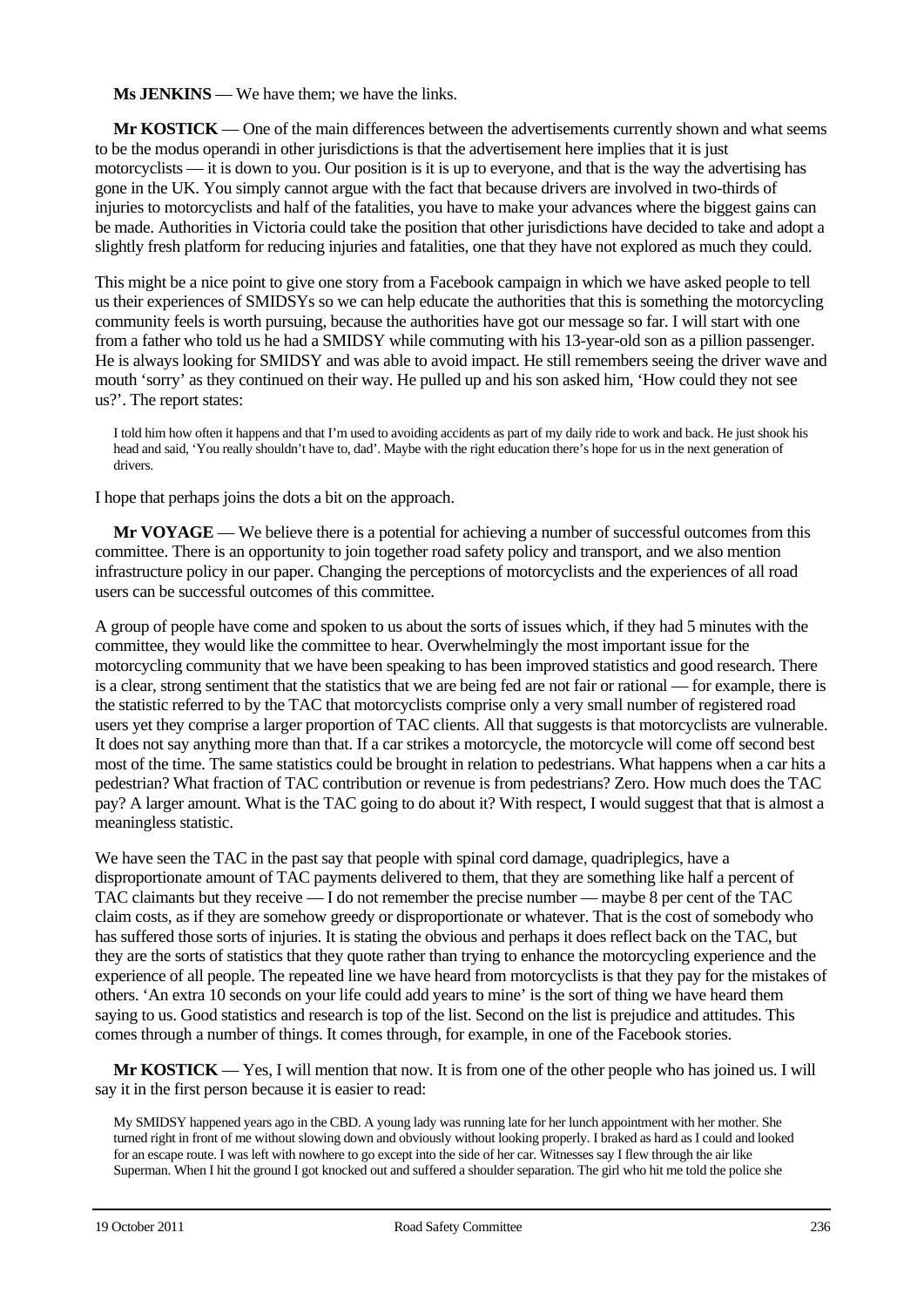failed to see me, so she was charged with failing to give way. I maintain she failed to adequately look …The girl was fined and charged \$120. I have a permanent shoulder injury. I've spent over \$2000 on physio.

**Mr VOYAGE** — That is typical of the sort of thing we see. The TAC scheme is a terrific scheme. It is certainly the best in Australia. It must be one of the best in the world, without question. However, in this particular example the gentleman will be out of pocket because the scheme does not cover all of the expenses. There are limits on what is paid. He is \$2000 out of pocket through of no fault of his own and he sees the wrongdoer, the motorist involved, receive what I anticipate would have been a traffic infringement notice and a \$120 fine and maybe a point or two on their licence.

So in looking to what outcome should come from this committee, there needs to be some consideration given to the policing of these sorts of incidents and the attitude towards motorcyclists and the injuries which they suffer.

**Mr KOSTICK** — The levy is at the forefront of motorcyclists' minds, from what we have heard. I was here on Monday. I think it might have been Mr Languiller who asked whether it is the case that the levy money is not only benefiting motorcyclists but also benefiting other road users, and if so, why should that levy be incurred? They said that is always the case. It is always going to benefit other road users. Mr Languiller also asked them whether training worked, and they said something along the lines that training has not been shown to reduce or increase safety.

I thought I would bring to the attention of the committee the Gold Coast City Council's SMART motorcycle training scheme. I think it answers both of those. They offer road-craft skills training for motorcyclists. The scheme was implemented in 2007 to address the mounting motorcycle fatalities their city was experiencing at the time. For that year they had 18 fatalities, which is the highest number they had. It has dropped considerably since then to three for this year. The SMART scheme has delivered training to over 2500 motorcyclists and offers four levels of training for the newly licensed motorcyclist to a very experienced motorcyclist who may have had 20 years riding experience. The service provider is Honda Australia Rider Training, which undertakes the training for the council between March and September. The price to attend is \$45, which is heavily subsidised by the council. That is a scheme which is shown to have reduced fatalities through training, and that is a scheme that, if it was levy funded, would be specifically for the benefit of motorcyclists. We thought that might be worth mentioning.

**Mr TILLEY** — I am familiar with the Gold Coast. The Gold Coast has a large proportion of scooters and mopeds. Have small enterprises downsized on the number of mopeds and motor scooters that have been available?

**Mr KOSTICK** — I could not tell you the exact make-up of the 18 fatalities that have been reduced to three. I can ask Karen Burton, who is the senior safety officer there, to help and show whether or not that is the case.

**Mr PERERA** — Who has subsidised this? Is it the Gold Coast City Council?

**Mr KOSTICK** — The Gold Coast City Council SMART motorcycle training program. I can actually provide the committee with more information on that, but I think it is an excellent example.

**Mr VOYAGE** — We have seen a lot of talk in the newspapers recently, probably generated as result of this committee, about reducing risks to motorcyclists and in particular about the high personal toll and cost to the community involved. The question of training of drivers was covered in an opinion piece on 9 October, there was another one two days ago and there was another one again this morning. Clearly the question of training of drivers is topical at the moment, and there is an opportunity, we would suggest, that these issues could be considered with the outcome of valuable improvement in our roads.

**Mr ELSBURY** — Is that training during the licensing process or is that a renewal of a licensing scheme that requires additional training?

**Mr VOYAGE** — We have a couple of alternatives or suggestions. It could be mandatory or it could be voluntary. If it is voluntary, there is an article in the *Herald Sun* this morning which suggests that young learners or young drivers who get trained might get some theatre tickets and a chance to win a larger prize. Our suggestion was going to be that it might mean that if you have gone through some additional training as a driver, then you are less of a risk on the road to other road users, and therefore your TAC premium should be reduced. There are a number of possibilities. We were suggesting originally that there should be training beyond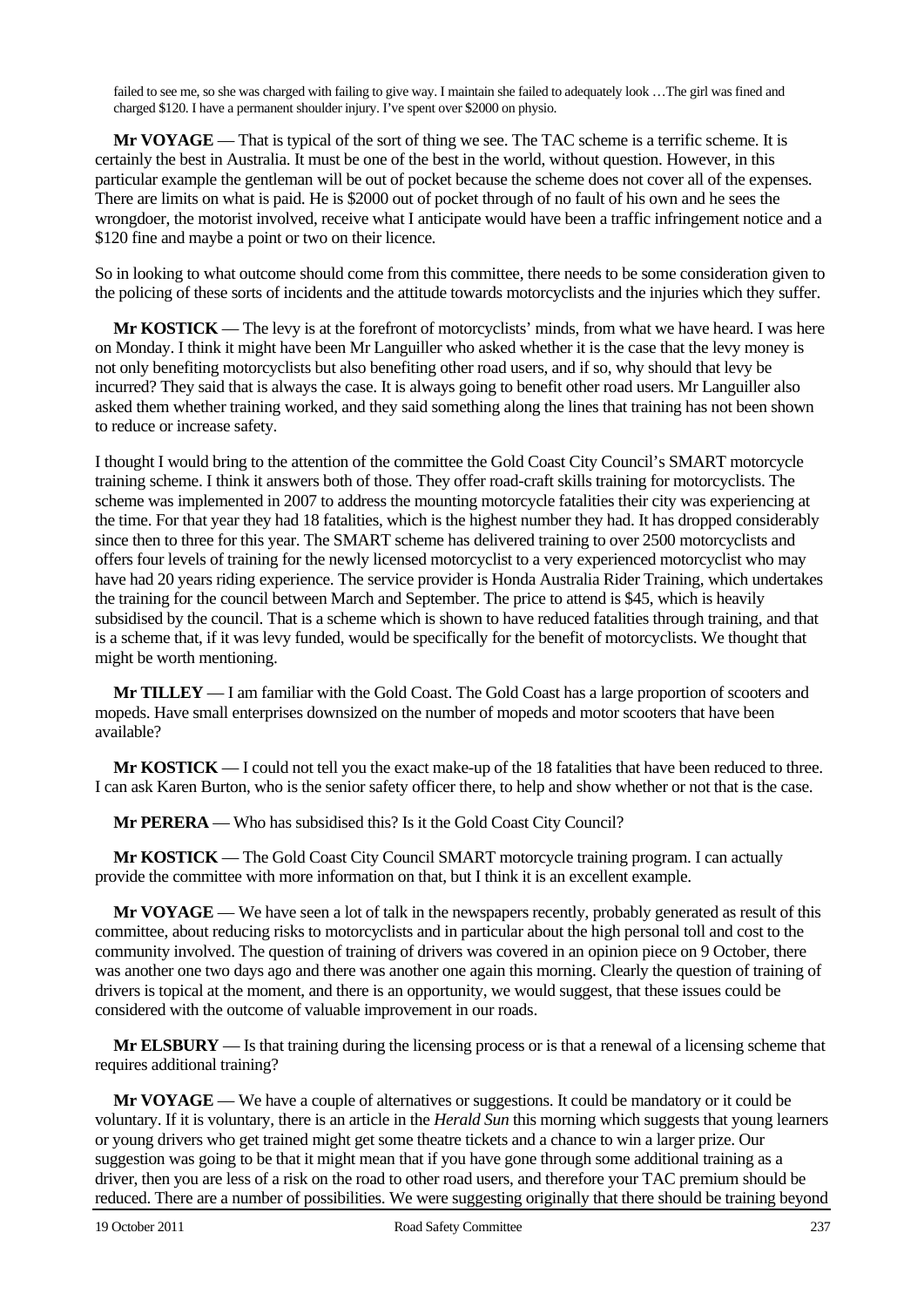the obtaining of the P-plate when drivers go from red Ps to green Ps. It might well be an opportunity for there to be some additional training or increased awareness.

**Mr ELSBURY** — That was in one of the newspapers this week. There was a vox pop — I think it might have even been today — asking young drivers, 'Would you take on additional training?', and I think everyone said yes.

**Mr KOSTICK** — Or free movie tickets. I think you could have different rewards for additional training whereby you reduce the risk. I am sure some would more appreciate reductions in premiums, but I think there is certainly room for additional awareness training of vulnerable road users. I think another example you could note is there is a program in Victoria called the Fit to Drive program, which goes around schools for years 10, 11 and 12 students. I got in contact just to discover what sort of influence motorcycles have in that or whether they are mentioned. They are not. That to me is a pretty shocking indictment on the establishment of that program. It is a fantastic program, but again so is the TAC, but there are still ways you can make it better. Now, whether or not it takes the volunteers from the motorcycling community to get involved, I am not too sure. It is not for us to say, but the more we can add in, surely the better.

**The CHAIR** — Gentlemen, our time is reasonably constrained. You have given us a very good written submission. We do have some questions that my colleagues would like to ask of you, but how are you tracking in terms of conveying what you would like to — —

**Mr KOSTICK** — We are done.

**The CHAIR** — We will open up the questions.

**Mr LANGUILLER** — Thank you both for your evidence. I am not legally trained so it would be remiss of me, if I may, on a pro bono basis, not to take advantage of yourselves and seek your advice. TAC submitted to this committee in relation to off-road, and I am assuming VicRoads — I am thinking through this logically would be responsible for roads. There are various types of roads in this state, as we know. The off-road data in terms of injury, serious and otherwise, and casualties is increasingly significant, and we have received data to that effect, particularly good data, I would suggest, from the Department of Health. I looked at the legislation and TAC said to us words to the effect of, 'It is not clear as to whether we are or not responsible'. So if I may take advantage of my background of not being legally trained, I want to read the following to you in relation to 'road' and what it means. I refer to section 3 of the Road Safety Act 1986. On page 35, the definition of 'road' states:

- (a) area that is open to or used by the public and is developed for, or has as one of its main uses, the driving or riding of motor vehicles; or
- (b) a place that is a road by virtue of a declaration under subsection …

It does not say whether it should be sealed or otherwise. I am quite happy to furnish you with — —

**Mr VOYAGE** — No, I know the provisions.

**Mr LANGUILLER** — In your judgement is VicRoads responsible for off-roads or not?

**Mr VOYAGE** — Is VicRoads or TAC?

**Mr LANGUILLER** — VicRoads. TAC are, because they do accept liability in relation to claims. I was quite confused by the VicRoads submission in relation to that.

**The CHAIR** — Mr Voyage, if I could just interpose, you are welcome to answer the question now. I believe Maurice Blackburn offer the first appointment free, Mr Languiller.

**Mr LANGUILLER** — Thank you.

**Mr VOYAGE** — Our branding has been successful.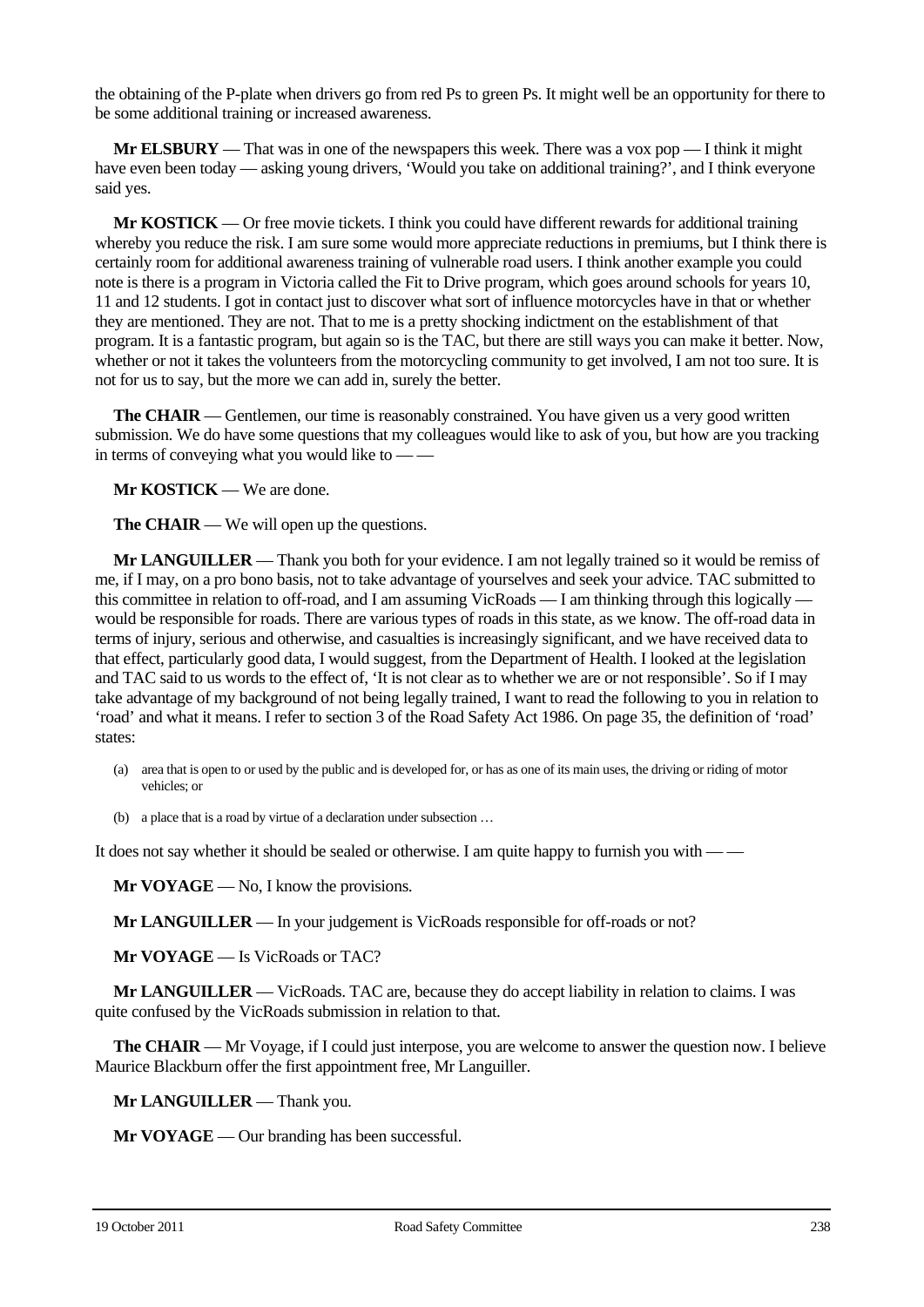**The CHAIR** — It may also be possible too for Mr Aliferis, one of our staff, to work with Maurice Blackburn if there is some in-house knowledge that could quickly assemble an opinion that would give more detail.

**Mr LANGUILLER** — And take that on notice.

**Mr VOYAGE** — I appreciate that. The issue about the involvement of TAC is one where off-road has been an issue in cases which have gone to judgement at VCAT and on appeal in the Supreme Court, and the definition of what constitutes a road in that legislation is very extensive. It goes on to be all sorts of things that you might not expect — a pier, for example. There are all sorts of things which people do not immediately think of as being a road. The extent of VicRoads responsibilities might overlap with other things. They might overlap with parks and many other things, but I take the opportunity to get back to you.

**Mr LANGUILLER** — Just further, and I do want to share this with you, given the fact that you are lawyers — a female friend, who is a rider, looked at the ads that were recently used by TAC and indicated the following to me. She said, 'What it does is it replicates the culture of prejudice that exists out there'. And interestingly — and it shocked me — she used the analogy of the 1970s when mums and dads used to tell their daughters, 'Don't go out so that you avoid sexual harassment. Don't wear skirts or clothes of this or the other type'. They effectively blamed the victim. Do you think there is an element of that, of institutional culture, where prejudice is somewhat institutionalised and replicated by virtue of the ads that are being used?

**Mr VOYAGE** — I would say strongly the evidence would point to the answer to that being yes. Motorcycling people to whom we have spoken view the ads as being aimed at not the motorcyclists themselves but at their families, so that the family will say, 'Please don't do that dangerous activity'. Alternatively, it is telling me you are an idiot if you are riding a motorcycle. These are unacceptable sentiments when the motorcycling community do not fit into those categories.

**Mr KOSTICK** — In normal life we reward those who, I suppose, take — —

It is not that motorcyclists are risk-takers. We see them more as risk managers and people who are pioneering in spirit. In society and other sectors we reward that sort of behaviour. In business we have entrepreneurs. In politics we have statesmen and diplomats who are willing to take an extra step forward. I think motorcyclists are, as you have probably learnt so far, highly aware of the risks that they take and have better road-craft in general, as I think tests have pointed out, than motorists. Yes, the perceptions are wrong and they are present, and I think there is a vilification of motorcyclists that is uncalled for. It is something you should be aware of.

**Mr VOYAGE** — Especially at the conclusion of the current TAC ads, it says 'Motorcyclists, it's up to you'. The responsibility is on everybody. It is on all road users. Our submission makes reference to a particular ad for a four-wheel-drive car or a family car that is available at the moment, and it is just shows a woman cocooned in her car. The only use of her internal rear view mirror is to admire her children in the back seat. She is just has no awareness outside the box.

**Mr TILLEY** — I would like to commend you on your sense of corporate social responsibility with the SMIDSY campaign, but in an earlier comment you mentioned a number of groups that you have been dealing with or engaging with over time. I am just curious. Is there any group that this committee may find some benefit with possibly liaising with you? We have had 68 submissions. If there is anybody you may feel might assist this inquiry that have not engaged with the committee particularly — —

**Mr KOSTICK** — I can tell you some of the groups. Would you like to know the ones we have found extremely helpful and insightful? Ulysses have been exceptional in the depth and quality of their information. The VACC, the Victorian Motorcycle Council, the Australian Motorcycle Council, Motorcycling Australia, and specifically Rob Smith, manager of the riders division. If you have not spoken to him, I sincerely suggest you do. Also, I do not know how tech savvy you might be with online forums or discussion groups, but I think if you want to get a real taste of issues affecting motorcyclists in Australia and Victoria, I suggest you look at the Netrider forum discussion group in great detail, not to mention the Australian Scooter Federation, as well as HART and Honda. There is a lot, but the thing is they are very passionate.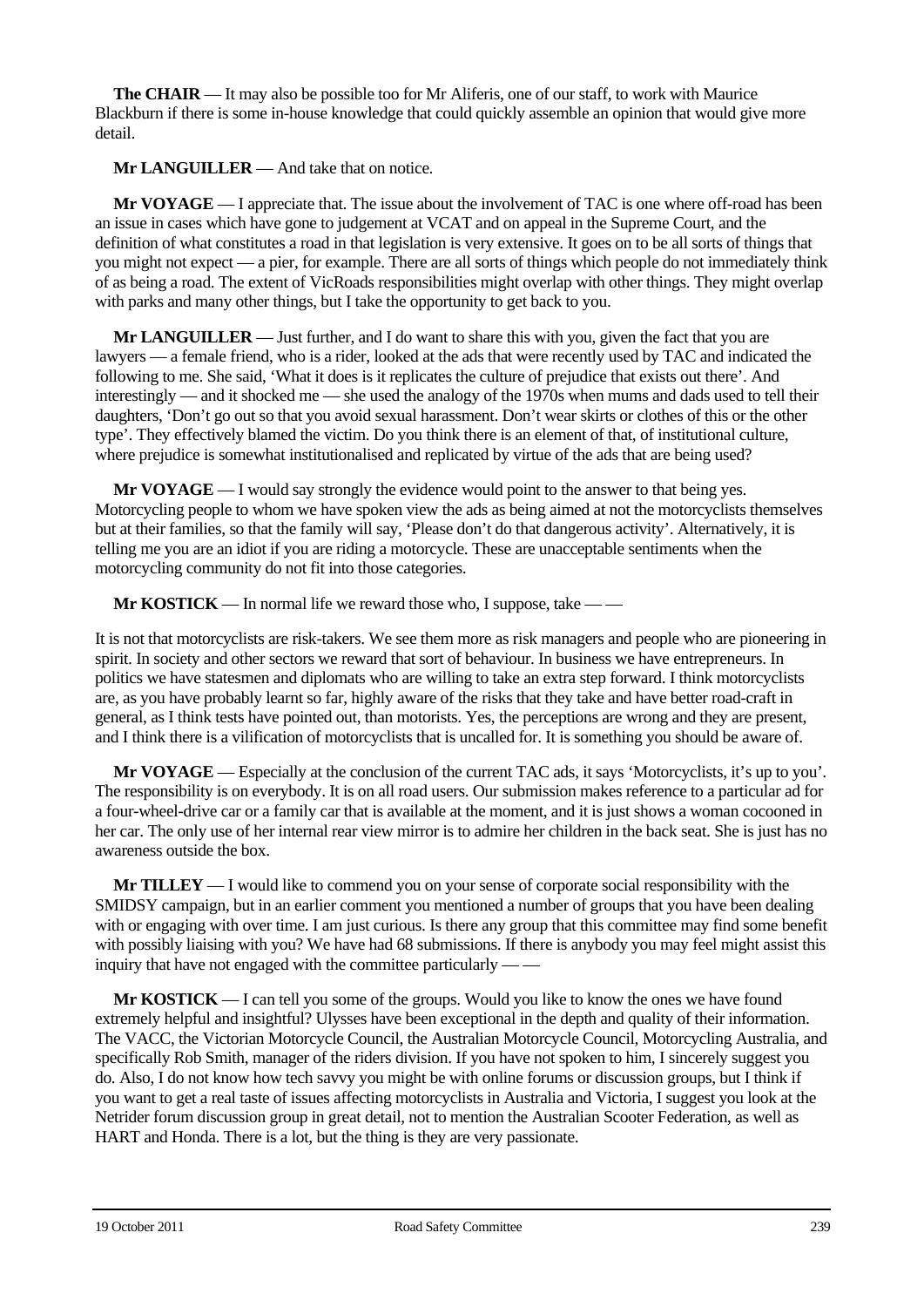**Mr VOYAGE** — That is just some of the people. There have been many others. Many people have been very willing to give their time on hearing that we have been preparing a submission, so that we would be well informed.

**Mr KOSTICK** — And apologies to anyone we have left out.

**The CHAIR** — I reiterate that your submission does reflect good consultation and some good impetus in a number of areas.

**Mr KOSTICK** — We have tried to hold up a mirror to the current concerns of motorcyclists.

**Mr PERERA** — I will refer back to the first case, where the taxidriver hit the motorcyclist. In the end TAC determined that they were not going to look after the motorcyclist because, since the taxidriver did not see the motorcyclist, the implication was that the motorcyclist was speeding.

**Mr VOYAGE** — No, I am sorry if I have given that impression. The TAC has two schemes: no fault and common law. They were obliged under no fault to pay for medical, hospital, pharmacy, time off work and an impairment payment. The common law is where the person sues the negligent driver. In that case the amount of compensation he might be entitled to was something that the TAC challenged, saying that he had contributed to his own injuries, so they wanted to diminish the compensation payment proportionate to his contribution to the accident.

**Mr PERERA** — The TAC concluded that his negligence was because he was speeding?

**Mr VOYAGE** — Correct.

**Mr PERERA** — Where were the witnesses? As they did not have any witnesses, the TAC could have been challenged at a court of law?

**Mr VOYAGE** — The client did not agree, and ultimately we resolved the case favourably for the client.

**Mr PERERA** — Is it a possibility that the TAC could have been challenged?

**Mr VOYAGE** — Certainly. If you do not like what the TAC is saying in those cases, you go on to court. As you are aware, it all turns on what the witnesses have to say. If you do not have the witnesses present, it can be difficult.

**Mr ELSBURY** — I did notice in your submission that you mentioned wire rope barriers. These are the bane of many motorcyclists, from the majority of the submissions I have had a look at, anyway. Would you be able to suggest any alternative to those structures?

**Mr KOSTICK** — We agree that motorcyclists should be consulted more in any infrastructure progress on the roads of Victoria, but I do not think we have the necessary engineering nous to comment on them.

**Mr VOYAGE** — One of the things about the wire rope barriers is the actual wires are a problem — and different people have different degrees of concern about them — and where they are placed is a problem. If they are on curves, it can be a bigger problem than if they are on a straight road. But the little posts that hold them up can be a problem as well. One of the things I have previously seen from my own experience relates to motorcyclists complaining about the posts around Lakeside Drive at Albert Park. I have driven and bicycled around there, but it was only when I went for a ride with Mr Karmouche that we actually saw them up close and you realise that there is just no place for a motorcyclist to go. If you get in the way of some unfortunate accident, the posts are there just waiting to collect the person and to cause injury. I cannot see why those posts are not set back further, or why they should not be made of something which gives a little more flexibility than would seem to be a very strong barrier. If somebody's head or vital parts come into contact, then there could be absolutely unnecessary terrible consequences.

**Mr TILLEY** — In your learned view, and we are talking about wire rope barriers, do these types of infrastructure potentially or possibly expose the state to any risk in relation to litigation?

**Mr VOYAGE** — I think it is possible.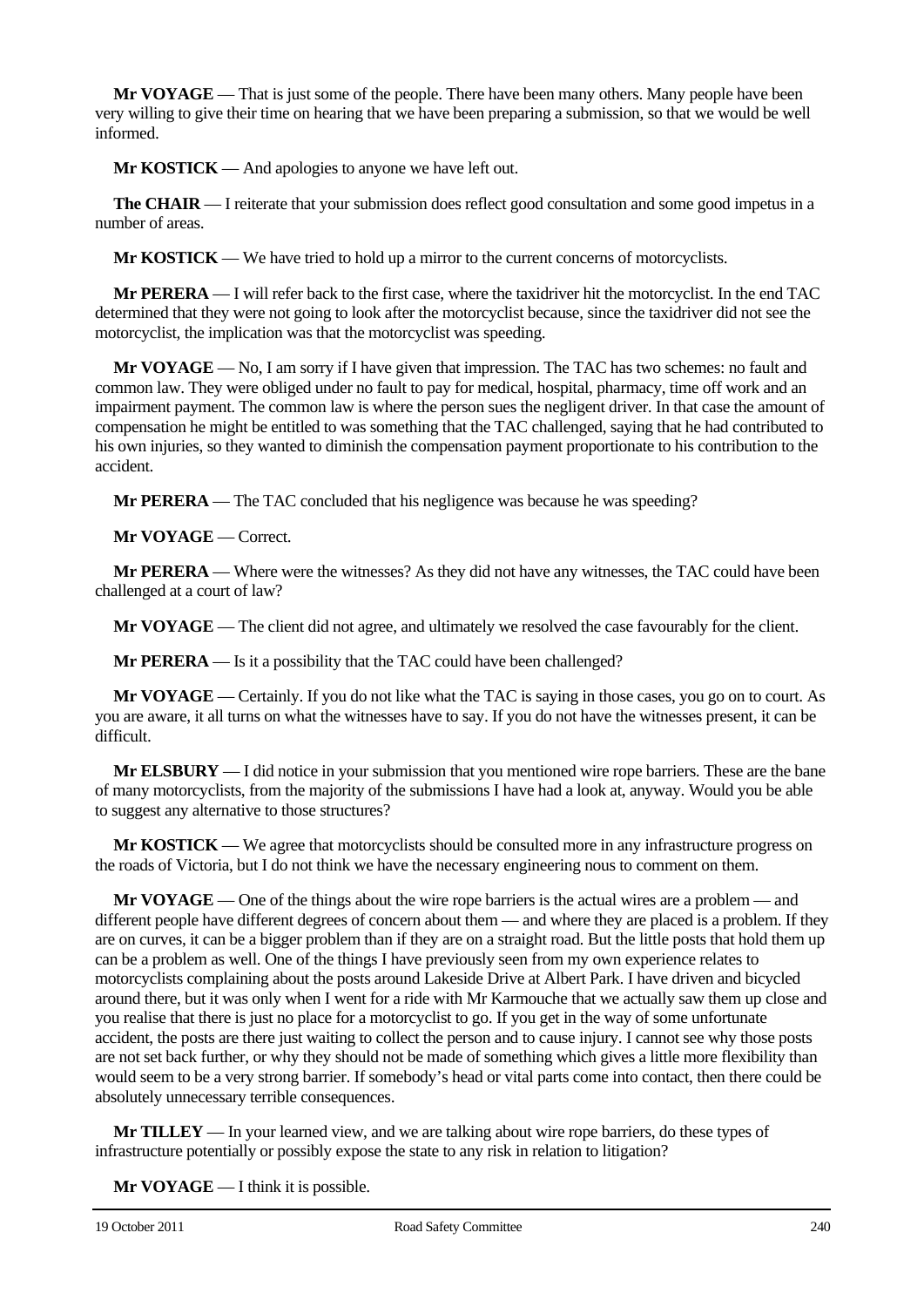**Mr TILLEY** — You can take that on notice, if you would like.

**Mr VOYAGE** — I would like to. We might speak to some people who are specialists in that area.

**Mr ELSBURY** — Also in your submission you mention that lane filtering is recognised in various European countries, and the Netherlands was mentioned as one of them. But you do not support lane splitting, can you define the difference between the two.

**Mr KOSTICK** — We believe lane splitting is where you are changing lanes at a higher speed in fast-moving traffic and lane filtering is in stationary or slowish moving traffic. In our understanding we support lane filtering. As Melbourne's roads get continually more congested and motorcyclists have to deal with drivers who are not aware, anything they can do to better position themselves for a safe departure from traffic lights, say, has to be supported, logically and with common sense. If drivers feel they are somehow being cheated of their spot in the queue, I think that says more about drivers than it does about motorcyclist safety.

**Mr LANGUILLER** — Can I say thank you for that contribution, because certainly in my mind, that clarification and that distinction between the two makes it easier for me personally to consider a recommendation in relation to the subject. Submissions that treat both as very much the same are not helpful, in my personal judgement, so I do thank you for that.

**The CHAIR** — On Monday we were looking at that as a question. I narrated the circumstances of a fellow who lane split coming around Brunton Avenue. He negotiated the curve successfully and got through. My colleague, a member for Western Metropolitan Region, Mr Elsbury, narrated the circumstances of a person who was lane splitting between two trucks on the West Gate Bridge, and the outcome was not a successful one.

**The CHAIR** — In more general terms the experience of motorcyclists on the road may not be different to those faced by bicycle riders as well. There has been some push for Melbourne to be developed and regarded as being a bike city overall. Do you have many records of cyclists who might encounter similar issues on the road that would form part of your workflow?

**Mr VOYAGE** — We certainly act for a lot of cyclists who have had transport accidents. There are some similarities, in that they are vulnerable road users, but there are a lot of differences as well. Pushbikes have specific bike lanes allocated to them, for example, and they have places, such as along coastal trails and things like this, all over the place. By comparison, motorbikes have to use the same road as cars. Whereas for pushbikes there could be problems with potholes and other road inconsistencies like that, the sort of thing which motorbikes encounter a lot is in the middle of the road where there has been a white line that is covered over; it is fine for a car to be able to drive over that but there can be difficulties for a motorcycle, which is quite different to what a pushbike would encounter. So the experiences are actually more different.

**The CHAIR** — I was thinking partly also about the awareness raising of the risks, and the blind spots on the part of a motorist as they are driving along. Both motorcyclists and cyclists are, I think, equally vulnerable. In terms of there being a component of education and training for learner drivers and even other drivers, there are the two parallel issues. With the increasing incidence of use of motorcycles, likewise there is an increasing incidence of use of bicycles accessing the CBD of Melbourne. The risk to both I would regard as being similar, in terms of the blind spot and of driver behaviour, if they are distracted within their car console area.

**Mr VOYAGE** — Indeed. I would agree with you. Further, for example, on the mornings and weekends along Beach Road, you often see cars getting frustrated and perhaps even showing aggression towards pushbikes. I think that might be a different relationship than the relationship of cars to motorcycles.

**The CHAIR** — It is an important issue overall, because it is an elevated awareness of the rights of all road users on the road, whether they be trucks, cars, motorcycles or bicycles. Under the relevant legislation bicycles are regarded as vehicles as well. They have equal rights on the road overall. While they can delay speed of process, I think there is a lack of awareness of their use on the part of the wider community in their desire to commute to the city at 60 kilometres per hour. There has to be an understanding that they need to accommodate the rights of other road users on the road as well.

**Mr VOYAGE** — That is right. Acceptance of their legitimacy to be on the road.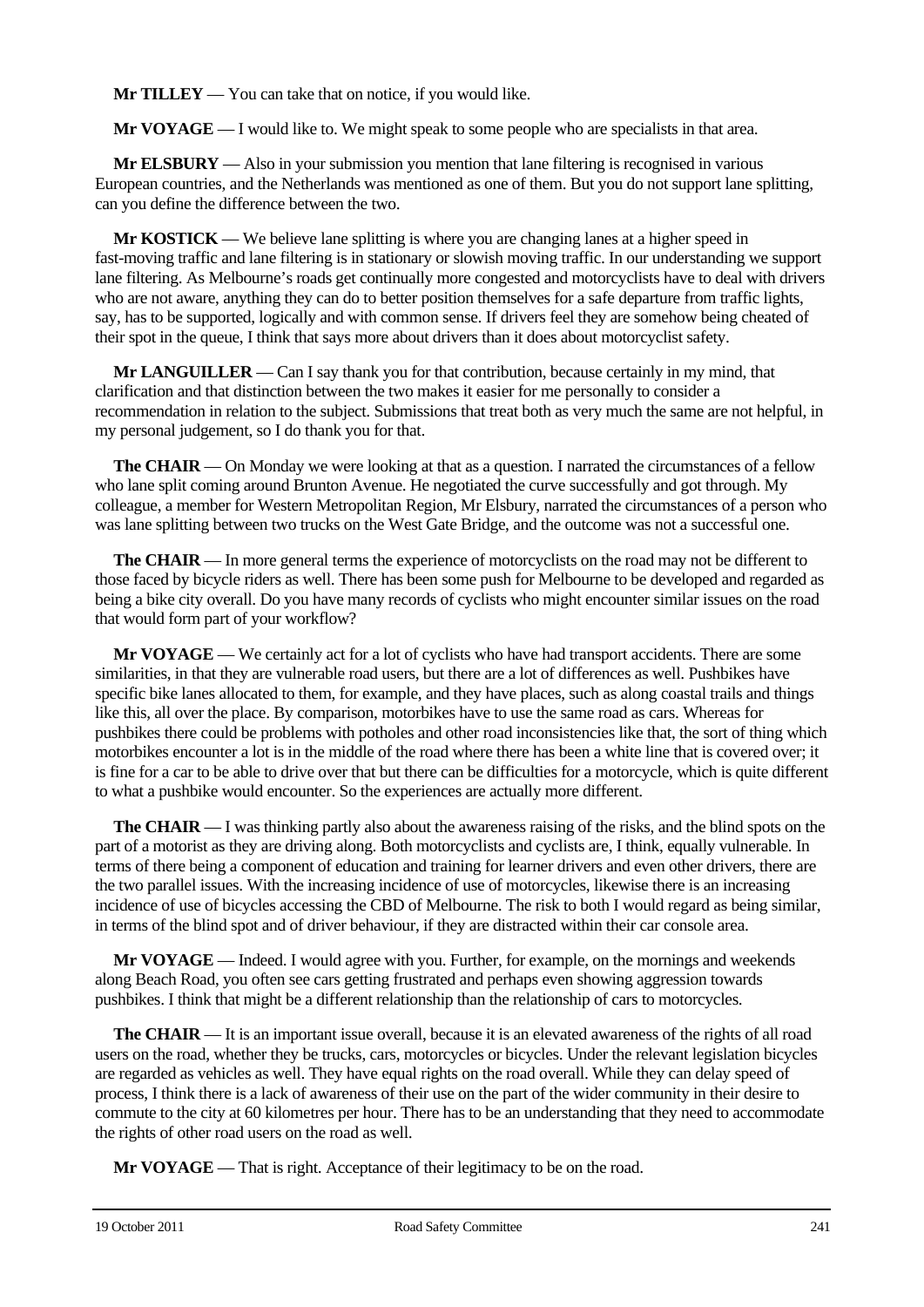**The CHAIR** — I do not think that is always an equal understanding on the part of road users, being the motorists. I am interested in your comment regarding an educative program that might raise awareness that could be joined with a program that incorporated the interests of bicycle riders as well.

**Mr VOYAGE** — Certainly.

**Mr ELSBURY** — I am interested in your point of view on safety gear and whether that should be mandatory or voluntary.

**Mr VOYAGE** — There is an expression, 'Let the riders decide'. I think that those who ride, decide. I would suggest that it is the sort of decision that should not be made until people who are involved in riding motorcycles are consulted. I do not purport to have anywhere near the level of experience, knowledge or understanding as the people sitting behind me. I am sure if you spoke to them you would get many intelligent, articulate, well-thought-out answers.

**Mr KOSTICK** — Furthermore I think it might be wise to add that motorcyclists are pretty aware of the fact that if they come off their bike at a high speed they would want to be wearing either the body armour or the protective clothing. You are always going to have — speaking for myself — perhaps a 10 per cent element of people who are never going to fall into that common-sense bracket, be they drivers, cyclists or what have you. So perhaps it is the resources that the TAC may have, whereby they have really pushed this for quite a long time. How much more can you tell motorcyclists? It is a bit like trying to explain to fish that they are under water; they are very aware. Perhaps resources could be better committed to platforms such as trying to increase driver awareness which have been woefully underplayed and they get more for their advertising buck than they are currently getting in terms of success. If all you are doing to measure your advertising success is to measure recall, can I suggest that we should be measuring results. In the corporate world we would not get away with people remembering our products but not buying them.

**Mr ELSBURY** — Also, yesterday, going on the theme you were just talking about with regard to drivers being more aware of their surroundings and more aware of motorcyclists, we had two young ladies come in and present to us. I asked them did they feel there should be more awareness of motorcycles in learners permits and receiving their P-plates? Would you care to comment about that?

**Mr KOSTICK** — I suppose your instant reaction would be that surely as the most vulnerable road users, even though they may represent a smaller percentage of registered vehicles or road users, they should have an elevated position in any driver training that is going to be conducted. That would just be common sense, I would have thought.

**Mr ELSBURY** — It is not being used just at the moment though.

**Mr KOSTICK** — Yes, unfortunately.

**Mr TILLEY** — I just want to continue and explore a bit more about the protective clothing issue. Are either of you aware in all judicial jurisdictions of any grounds that protective clothing was not fit for purpose or failed to protect the motorcyclist? I have a supplementary question.

**Mr VOYAGE** — I am sorry.

**Mr TILLEY** — Are there any findings?

**Mr VOYAGE** — It is something which the TAC raises as an allegation of contributory negligence on the part of a motorcyclist. They will inevitably argue that the helmet was not appropriately fastened, especially if it has come off, of course. They will argue the question about protective clothing as well as an allegation of contributory negligence. I am not aware of it having actually been run to conclusion as a jury verdict.

**Mr TILLEY** — That saves me from asking the second part of my question because I was specifically going to talk about the TAC.

**Mr VOYAGE** — Ask it anyway. There has been confusion — —

**Mr TILLEY** — The use of or the lack of use of protective clothing. Have they argued that as a point?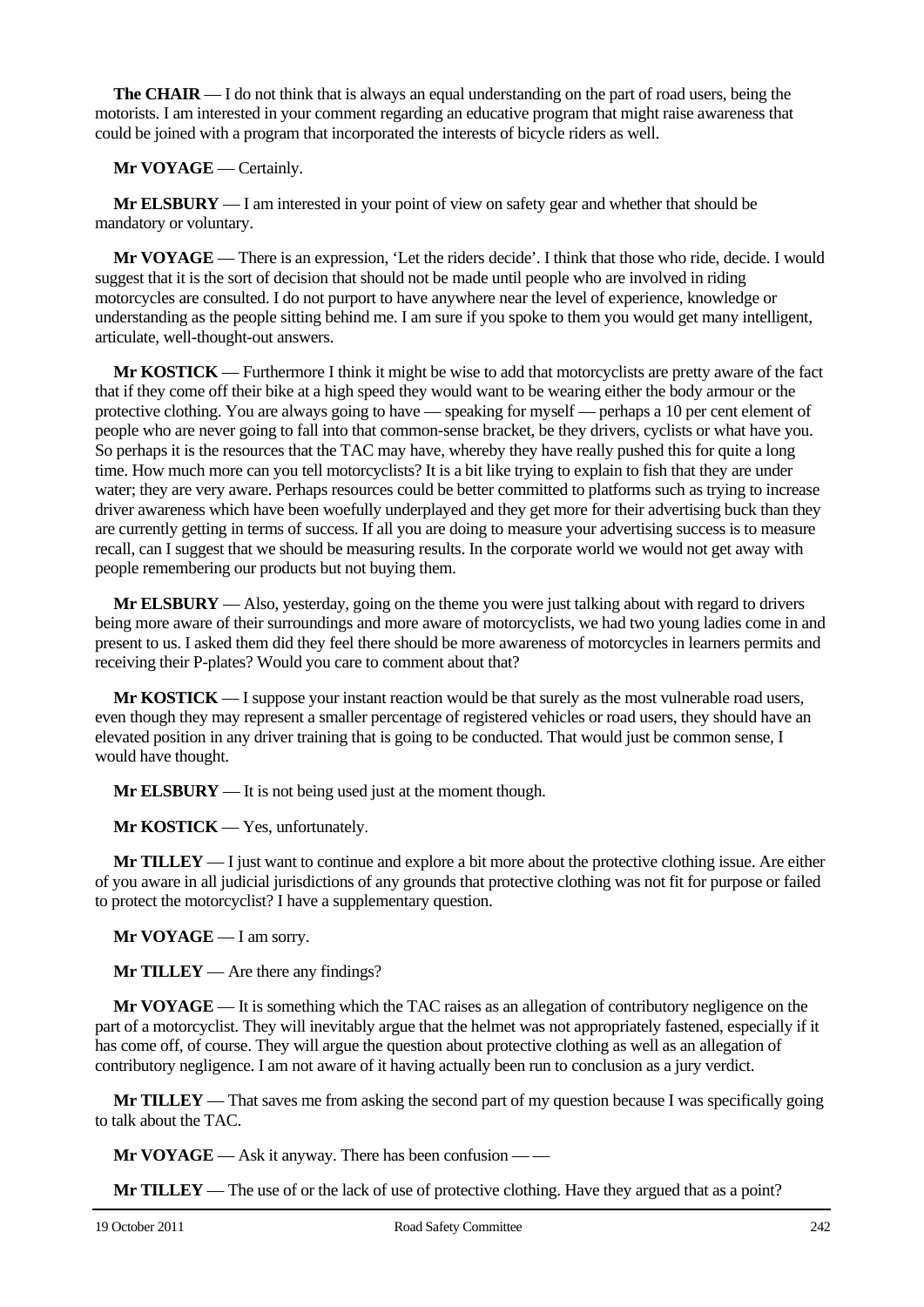**Mr VOYAGE** — That is right. They argue it in the original documents when you are exchanging — this is the way we see the case and this is the way they see the case — and you try and reach some middle ground. It is one of the things they throw in. I would hasten to say that we have seen in the past the TAC get a bit confused between their safety area and their litigation area. There was an ad which the TAC was running about 12 years ago. A client of mine who lived in the Latrobe Valley had a son who was a learner driver and they were driving on a foggy morning on the main highway. A car came through a stop sign and caused serious injury to the lady who was the instructor. She suffered a serious injury and she was entitled to sue because the person who came through the stop sign failed to give way. In conducting the defence the TAC's initial documentation said that the lady was negligent by travelling with an inexperienced driver. That was at the time when they were advertising that you needed all of these hours and you needed them in all conditions. It was totally inconsistent with the message they were putting out as a safety message. But it is litigation and that is the way they sometimes conduct themselves. They do a lot of good in the community but they can also be quite an aggressive insurance company.

**Mr LANGUILLER** — Just a quick comment, if I may, to bring something to your attention, and you may wish to take this on notice. It appears to me increasingly that there is a systemic issue in relation to motorcycles and riders and prejudice and so on that appears to be institutional. I say 'appears to be' because I have not yet formed a conclusive view. A submission was put to us yesterday that the National Transport Commission in its report, *Smart Transport for a Growing Nation 2011 — Public Attitudes to Mobility and Access, Social Research Report*, had not taken into account the views and the experience of the sector in terms of motorcyclists. It all goes back to the beginning, doesn't it? If we are supposed to develop *Smart Transport for a Growing Nation 2011,* how can we not take into account the views, the experiences and the needs of motorcyclists?

**Mr KOSTICK** — You are telling your father how to have children! One thing we find is that the way prejudice manifests itself most readily is in the public press. We looked to release comment about our perceptions or ideas about further driver training, about vulnerable road users, in the press, and the sort of feedback we got from motorcyclists was that it was the first positive piece of press about motorcyclists for as long as some could remember. I am not a conspiracy theorist. I am not saying there is an agenda, but we all know what sells newspapers and perhaps that might be one place that contributes to it. I do not know how you might address it, but we feel that bringing the needs of vulnerable road users more to the fore is a good start.

**Mr LANGUILLER** — In other jurisdictions I agree with you — and this has been my experience in my previous roles — that you have a whole-of-government approach. So if you plan for the Commonwealth Games you consult with people with disabilities, you consult with men, you consult with women and you consult with regional and rural areas. You consult with anybody who may potentially be a stakeholder and have an interest. In other words, you consult with everybody. Then you make a decision in terms of design, how you are going to do the games, how best you are going to redesign the MCG and so on and so forth. It does not appear to me to be rocket science.

**Mr KOSTICK** — No, but I think it comes back to that ratio we talked about before. Perhaps the boffins and the statisticians are looking at the 3 per cent or 4 per cent of registered road users, or what have you, and thinking that is how much say people should have. But at the end of the day the people who are going to become worse off when you are designing infrastructure around cars are the vulnerable road users.

**Mr LANGUILLER** — In your submission you spoke about the collection of data and the matrix and I certainly have formed the view by now that, if anything, the agencies are not up to scratch in relation to this. They do not appear to be communicating with the charter and there are discrepancies between VicRoads, TAC, the Department of Health, the Alfred hospital and so on. In your judgement should the data be in the exclusive hands of one or other body or should it be an independent body because it appears to me that, particularly in relation to monopolies, they use the data for their agenda, and why would you not? If you put Dracula — I am sorry to say this — in charge of the blood bank, you do that. Checks and balances are perhaps needed in a very democratic society.

**Mr VOYAGE** — I would suggest that that is spot on. We need first of all to decide what it is we want the data for, and if the data is to have many different purposes then it should not be in the hands of one particular organisation because, as you say, they will colour the data to satisfy their particular requirements, to show that they need a bigger empire perhaps.